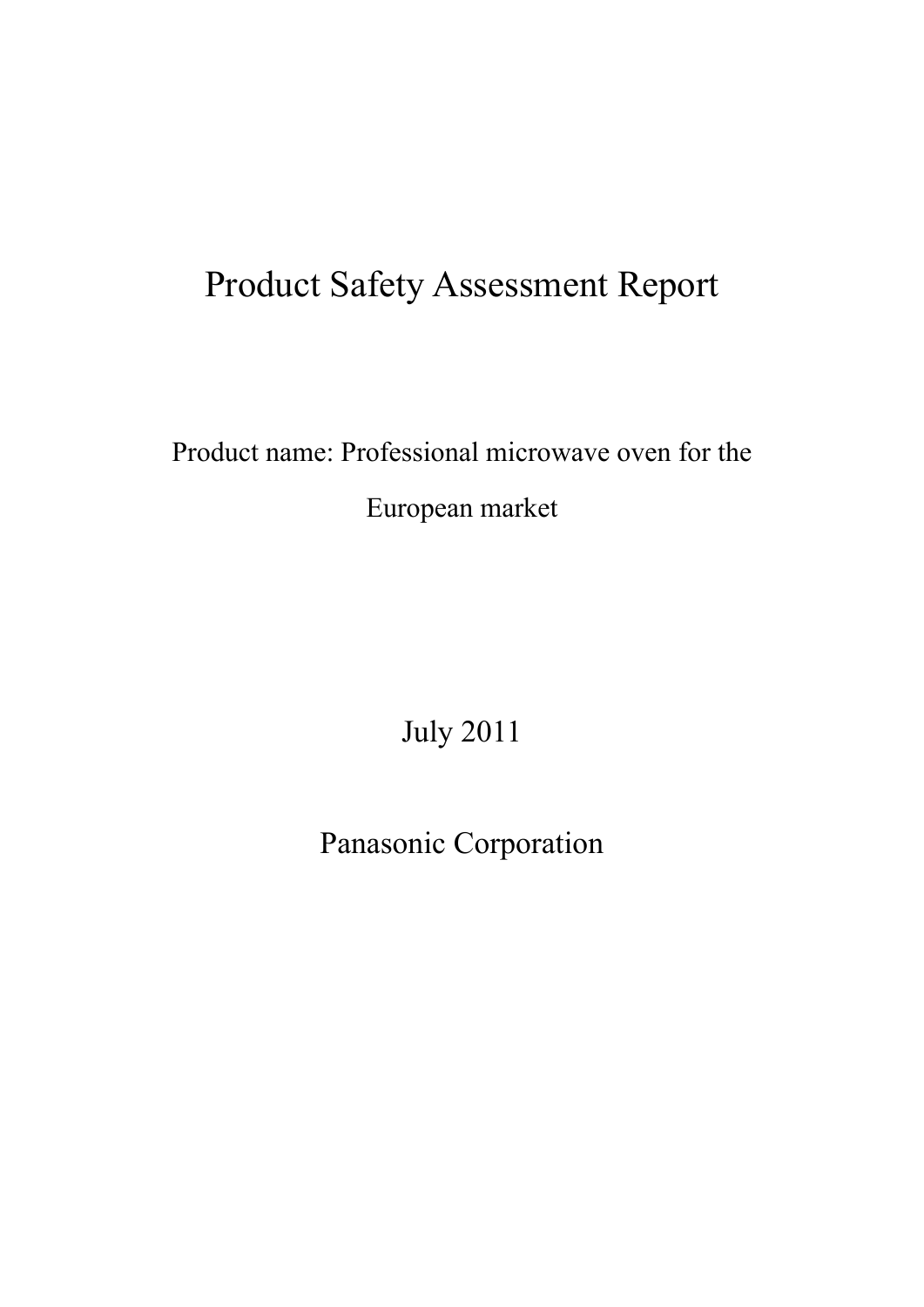## 1. Preface

According to Article 33 of the REACH Regulation (Duty to communicate information on substances in articles), when an article contains a substance of very high concern (SVHC) stipulated in Article 59(1) of the same Regulation in a concentration exceeding 0.1 wt%, the supplier of said article is required to provide the recipient of the article with sufficient information to allow safe use of the article.

The two substances below listed in the SVHC List (Candidate List) released in January 13, 2010 are used in one of our professional microwave ovens as an insulator:

- ・ Aluminosilicate Refractory Ceramic Fibres and
- ・ Zirconia Aluminosilicate Refractory Ceramic Fibres. (as indicated in the original text)

Accordingly, assessment on the hazardousness of the substances and safety in use of the covered product containing these substances was conducted.

# 2. Basic information on the article

# 2.1 Product name

Professional microwave oven (for the European market; NE-C1475EUG/ NE-C1275BPQ)



- 2.2 Name of the SVHC contained in the article and intended use
- (1) Substance name: Refractory ceramic fiber (RCF)
- (2) Intended use: Insulator for microwave oven

# 3. Information on the SVHC in the article

<span id="page-1-0"></span>

| Substance name                 | Refractory ceramic fiber (RCF)                                             |  |
|--------------------------------|----------------------------------------------------------------------------|--|
| CAS Number                     | $(142844 - 00 - 6^*)$                                                      |  |
| EC Number                      | $(650-017-00-8$ <sup>**</sup> )                                            |  |
| Classification                 | Carc.1B H350i (according to the CLP Regulation) <sup>1</sup>               |  |
|                                | Carc. Cat.2;R49 (according to Regulation $67/548/EEC$ ) <sup>2</sup>       |  |
| Concentration in the           | 50 wt% (the remaining $50\%$ is E glass fiber)                             |  |
| containing part of the article |                                                                            |  |
| Information on safe use        | Wash the hands well after handling. Avoid contact with skin. Avoid contact |  |
|                                | with eyes. Do not inhale the dust <sup>3</sup> .                           |  |

\* Reference CAS No. (copied from MSDS)

\*\* index number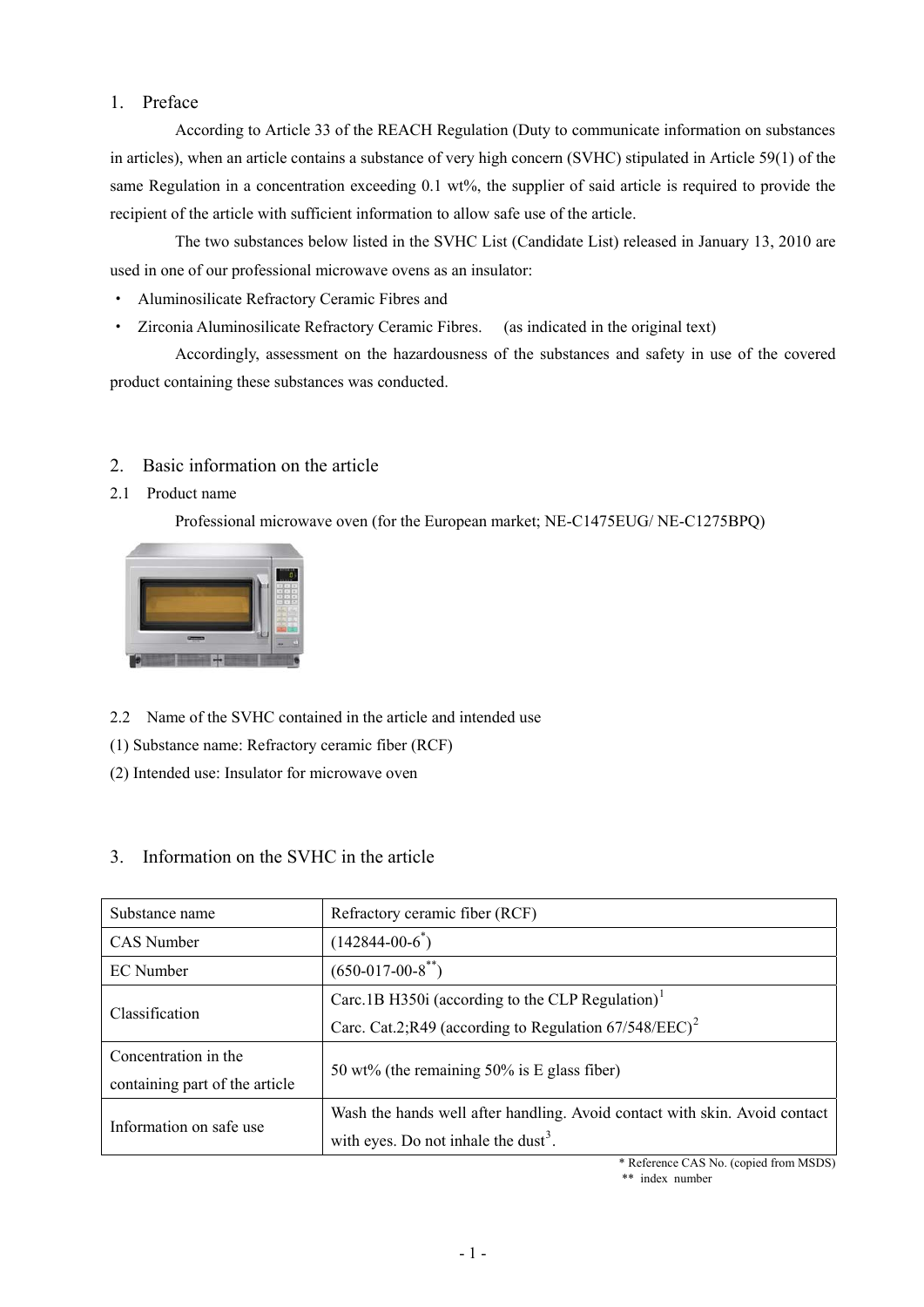## 4. Detailed information on the SVHC

- 4.1 Identity of the substance
- (1) Substance name: Refractory ceramic fiber

(2) Synonyms: Amorphous alumina-silica fiber Ceramic fiber

Aluminosilicate

(3) CAS Number: 142844-00-6 (Reference)

(4) Molecular weight: Unidentifiable

(5) Chemical composition<sup>[4](#page-11-3)</sup>: Al<sub>2</sub>O<sub>3</sub>: 43.5 - 47 % w/w, SiO<sub>2</sub>: 49.5 - 53.5 % w/w

$$
\quad \text{or} \quad
$$

Al2O3: 45.5 - 50.5 % w/w, SiO2: 48.5 - 54 % w/w

## 4.2 Physico-chemical properties

(1) Mean fiber length: 20-250 mm (Reference)

(2) Mean fiber diameter: 3 µm

(3) Maximum allowable use temperature:  $1,260$  °C

(4) Melting point:  $1,760$  °C

(5) Water solubility: Insoluble in water and organic solvents

(6) Other: Stable in air

## 4.3 Information on hazardousness

(1) Carcinogenicity assessment by international organizations etc.

<span id="page-2-0"></span>

| Organization   |                                                   | Classification | Description                                                                                                                                            |                   |
|----------------|---------------------------------------------------|----------------|--------------------------------------------------------------------------------------------------------------------------------------------------------|-------------------|
| <b>ACGIH</b>   | (American Conference of<br>Industrial Hygienists) | A <sub>2</sub> | Suspected human carcinogen                                                                                                                             | $2001^5$          |
| <b>IARC</b>    | (International Agency for<br>Research on Cancer)  | 2B             | Possibly carcinogenic to humans                                                                                                                        | $2002^6$          |
| <b>NTP</b>     | (National Toxicology Program)                     | R              | Reasonably anticipated to be<br>human carcinogens                                                                                                      | $2005^7$          |
| <b>U.S.EPA</b> | (U.S. Environmental Protection)<br>Agency)        | B <sub>2</sub> | Data in humans exist but are considered inadequate<br>alone; data from animal studies are sufficient to<br>indicate a carcinogenic potential in humans | 1993 <sup>8</sup> |
| EU             | (European Commission)                             | Category 1B    | May cause cancer by inhalation                                                                                                                         | 2008 <sup>1</sup> |

(2) Specific examples in animal studies

In carcinogenicity tests with animals, the test results vary according to the laboratory animal type and the size/amount of administration/administration method of the fiber. Therefore multiple testing is required in order to determine the presence or absence of carcinogenic property.

Inhalation of RCF in rats has been reported to cause pulmonary fibrosis and increase in the incidence of lung cancer<sup>5</sup>. In a 2-year inhalation study for rats<sup>[9](#page-11-8)</sup>, the rats were exposed to heat-treated RCFs having a 1 µm diameter and 20 µm length for 6 hours/day, 5 days/week for 24 months at an inhalation concentration of 30  $mg/m<sup>3</sup>$  (approx. 220 fibers/cc). Four types of RCFs including an RCF with kaolin as raw material were used.

## (3) Information on environmental impact

There is no data regarding ecological impact.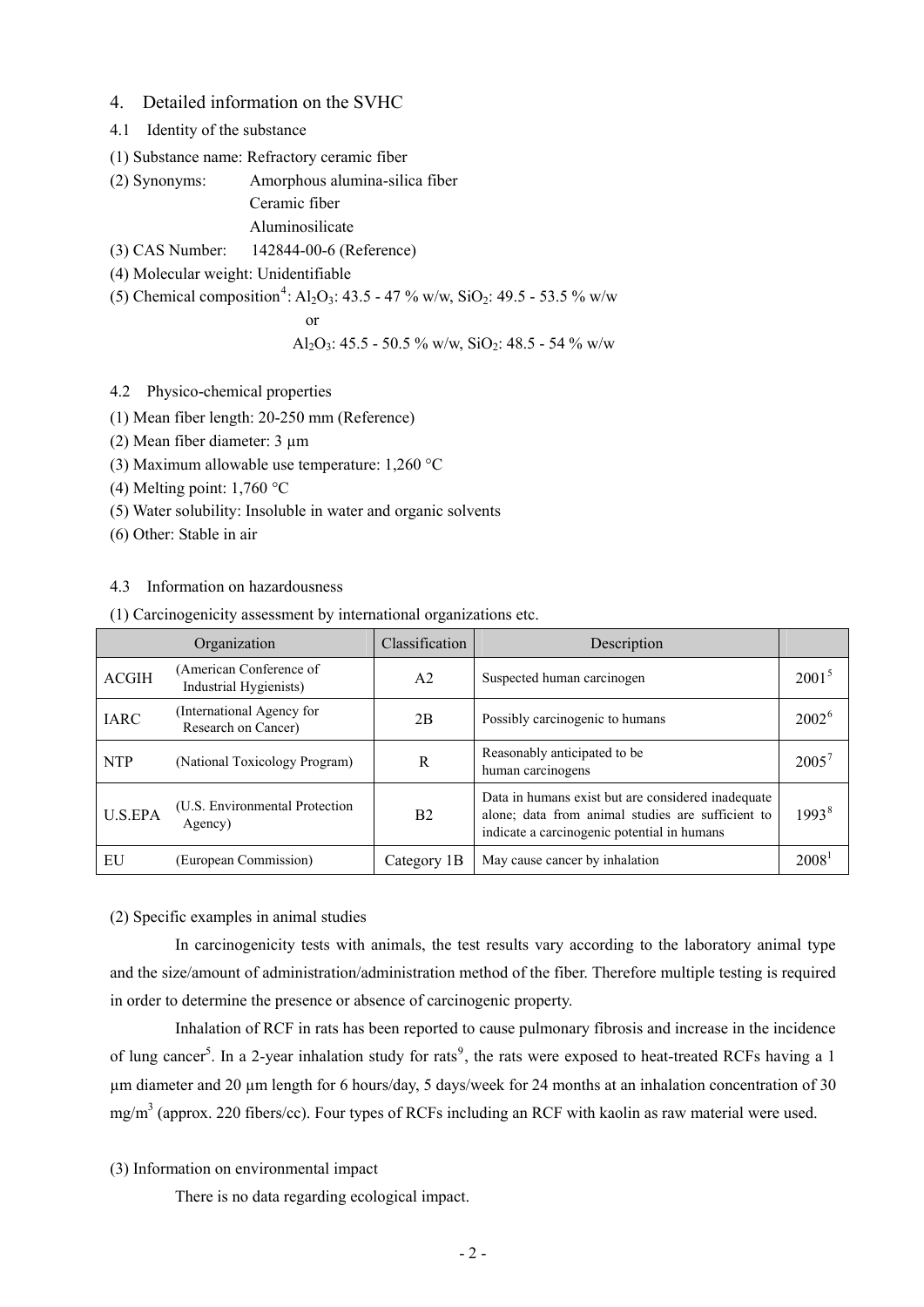## 5. Risk assessment for human health

Due to the nature of asbestos being a fibrous substance, the carcinogenicity issues of other fibrous substances besides asbestos have gained attention. The awareness of fiber size relating to carcinogenicity grew with the global spread of the Stanton-Pott hypothesis shown in the figure below, namely, the hypothesis that carcinogenicity is not limited to asbestos but generally found in thin, long fibers and that those with a fiber diameter of 0.25  $\mu$ m and a length of 20  $\mu$ m have the most carcinogenicity<sup>[10](#page-11-9)</sup>.



The ceramic fiber used as an insulator in the present product (professional microwave oven) is classified under Group 2B, "Possibly carcinogenic to humans," by IARC, and its hazardousness is the basis for being listed in the Candidate List of substances of very high concern (SVHC) under the EU REACH Regulation. Additionally, other organizations also classify the substance as having concerns of carcinogenicity or as a substance with suspected carcinogenicity (see 4.3(1) Carcinogenicity assessment by international organizations etc.)

The ILO (International Labour Organization)<sup>[11](#page-11-10)</sup> defines inhalant fibers as "fibers wherein the diameter is 3 µm or less, length is 5 µm or more (by measurement), and the aspect ratio (length/diameter) is 3 or more." Since the ceramic fiber used in the covered microwave oven has a mean diameter of 3 µm, which is within the scope of the aforementioned definition of inhalant fibers, it is necessary to conduct exposure assessment to ensure that the refractory ceramic fibers used in the product is not dispersed and that the user is not exposed to the substance.

## 5.1 During use of the product

The insulator used for assembling and manufacturing the microwave oven is supplied and used in a form of a mat sheet made of ceramic fiber and glass fiber blended together. The surface of the sheet is coated with resin to prevent the fibers from diffusing during handling.

In manufacturing the product, the sheet material is punched out into the shape of the product and carefully inserted inside the equipment for assembly. As a result, the insulator is fixed in the space between the cooking chamber of the microwave oven and the insulating cover structured on the outside of the cooking chamber.

However, due to the following reasons, ceramic fiber may be diffused from the space set with the insulator, and further may be diffused outside through the air cooling path of the microwave oven:

- the resin coating to prevent the diffusion of fibers easily deteriorates with the high temperature when cooking is done in the oven, which causes the fibers to lose its fixing capability
- air may flow in/out of the space set with the insulator through operation and pause of the microwave oven, because (a) the part connecting the outer wall of the cooking chamber and the insulating cover has a slight space, and (b) tiny holes formed during the process are present on the insulating cover.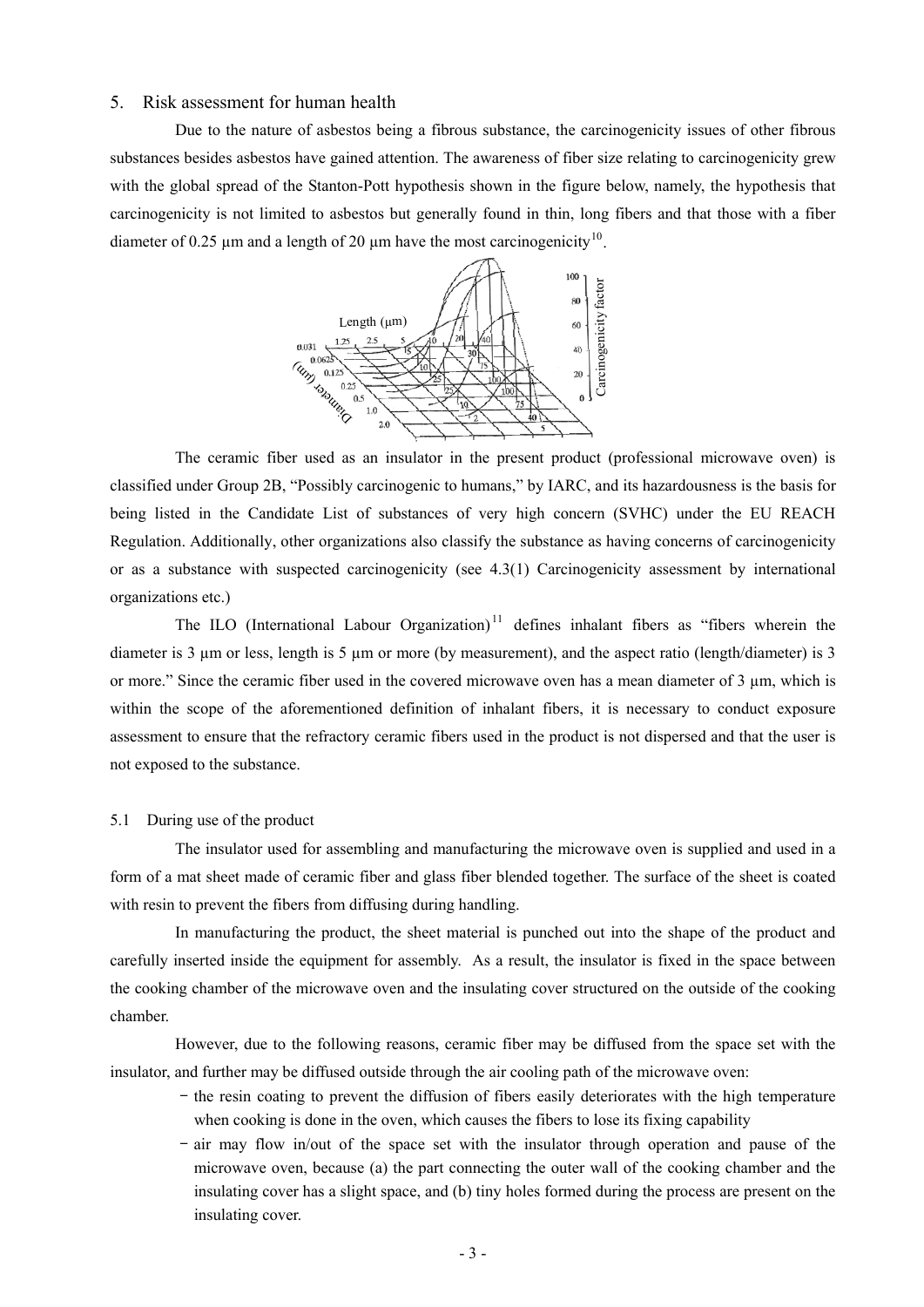#### 5.1.1 Exposure assessment using an actual product used in the market for two years

## (1) Objective

Possibility of exposure caused by the use of the microwave oven was assessed by disassembling a covered microwave oven used in the market for two years and seeing whether ceramic fibers are diffused inside the cooking chamber and around the oven.

#### (2) Test method and analysis method

A subject microwave oven used in the market for two years was disassembled, and a lump containing fibrous substances adhered near the insulator-storage inside the oven was scraped off and collected. The sample was washed with acetone, fixed onto double-faced conductive tape and coated with carbon for form observation (diameter and length) and qualitative elemental analysis (covered elements:  $_{11}$ Na -  $_{92}$ U) using SEM (scanning electron microscope) and EDX (energy-dispersive X-ray spectroscopy).

For comparison, analysis on the form (diameter and length) and chemical composition was similarly performed with SEM and EDX for the same type of insulator in the subject product but this time at an unused state.

#### (3) Test results

The results of the SEM observation and EDX qualitative elemental analysis indicate that all of the fibrous substances collected were about 8 to 10 µm in diameter, and were fibers with the compositions of: Al<sub>2</sub>O<sub>3</sub>: 17-18%; SiO<sub>2</sub>: 52-54%; and CaO: 27-28%. The fibers were found to be identical to E glass fibers, which account for 50% of the substances contained in the product used for comparison.

#### 5.1.2 Exposure assessment using a new microwave oven

#### (1) Objective

Assuming that fibrous substances used in the insulator adhere to the inside of the microwave oven during the assembly process, there may be cases where the fibrous substances diffuse out from inside of the oven. Exposure assessment for human health was conducted.

#### (2) Test method and analysis method

Air from the spot where air is emitted from inside of the oven was collected in a filter at 10 L/min for 60 min. 50 graticules were subject to secondary electron image observation with SEM to count the number of fibrous substances. In addition, EDX qualitative elemental analysis was performed on the observed fibrous substances. As a blank sample, the air inside the laboratory was similarly collected and analyzed. Fiber concentration was calculated from the results of counting for assessment.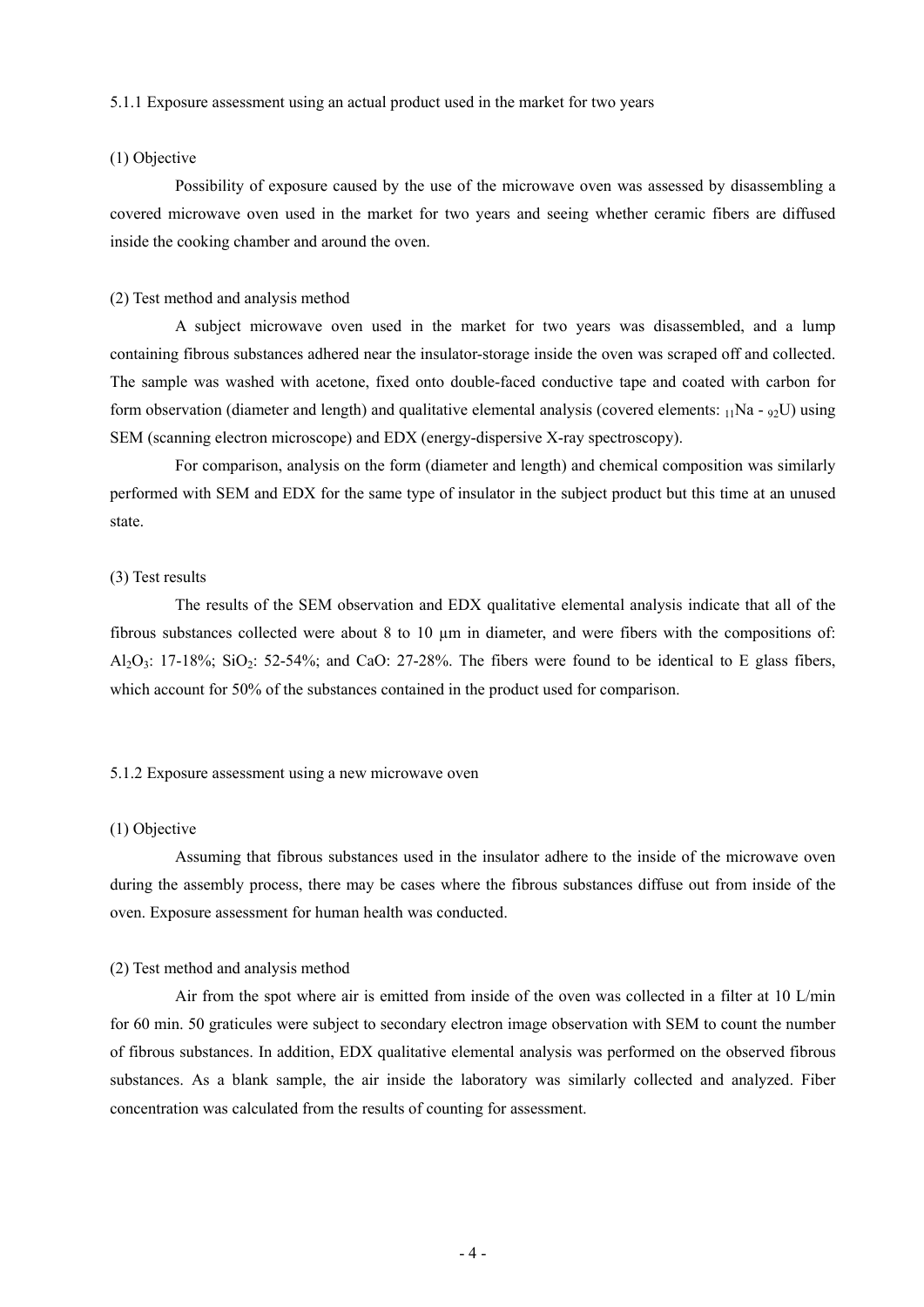(3) Test results

The collected fibers from neither the blank or air inside the oven indicated the same composition as ceramic fiber. Fibers consisting primarily of  $Al_2O_3$ : 3-4% and  $SiO_2$ : 63-65% were observed. (1 in blank; 12 inside the oven)

Fiber concentration (amount of exposure) was calculated with the following equation:

$$
C_F = \frac{(AN - A_b N_b)}{a \times n \times Q \times 10^3}
$$

- $C_F$ : Fiber concentration (Amount of Exposure)
- A : Effective collection area of the filter  $(mm<sup>2</sup>)$
- $A_b$ : Effective area of the filter for blank measurement (mm<sup>2</sup>)
- a : Graticule area  $(mm<sup>2</sup>)$
- N : Total fiber count for the sample (f)
- $N_b$  : Average number of fibers on the blank filter (f)
- n : Number of fields observed for the sample (-)
- $Q$  : Amount of air suction  $(L)$

5.1.3 Exposure assessment after accelerated aging with an actual product using a new microwave oven

## (1) Objective

The insulator of the subject product is treated with anti-diffusion on the surface to prevent exposure to workers handling fibers and to ensure workability. However, it has been found that the anti-diffusion agent gradually burns away in the course of using the microwave oven at a high temperature (such as the grill function) and the fixing capability of the fibers are eventually lost.

In addition, although the insulator is stored in a compartment set in a manner surrounding the cooking chamber, it is not airtight. Therefore it can be anticipated that the insulator storage will have entry/exit of the surrounding air according to the rising or drop of temperature due to the ON/OFF state (including the ON/OFF state of the grill heater) of the microwave oven. RCF may leak out depending on the airflow during this time.

Accordingly, exposure assessment was conducted to identify the risks of emission/diffusion of fibrous substances outside the oven after the anti-diffusion agent has burned away with prolonged operation.

#### (2) Test method and analysis method

The microwave oven was operated for 1,000 hours to conduct an accelerated aging test (Condition: Repeat the cycle of 20 min in ON and 5 min in OFF at GRILL). The fan was run after operating the product in the above condition for 1,000 hours, and air was collected in a filter at 10 L/min for 60 min from the spot where air is emitted from inside of the oven. Additionally, as a blank example, air was collected under the same suction condition at a point approx. 2 m away from the equipment subject to measurement. Observation and analysis of the fibrous substances were conducted in the same manner as in 5.1.2(2).

## (3) Test results

The collected fibers from neither the blank or air inside the oven indicated the same composition as ceramic fiber. Fibers with the composition of  $A_2O_3$ : 3-4% and SiO<sub>2</sub>: 63-65% were observed (15 in blank; 6 inside the oven). Fibers were identical to the fibrous substances observed in the initial operation measurement. More fibers were observed in the blank.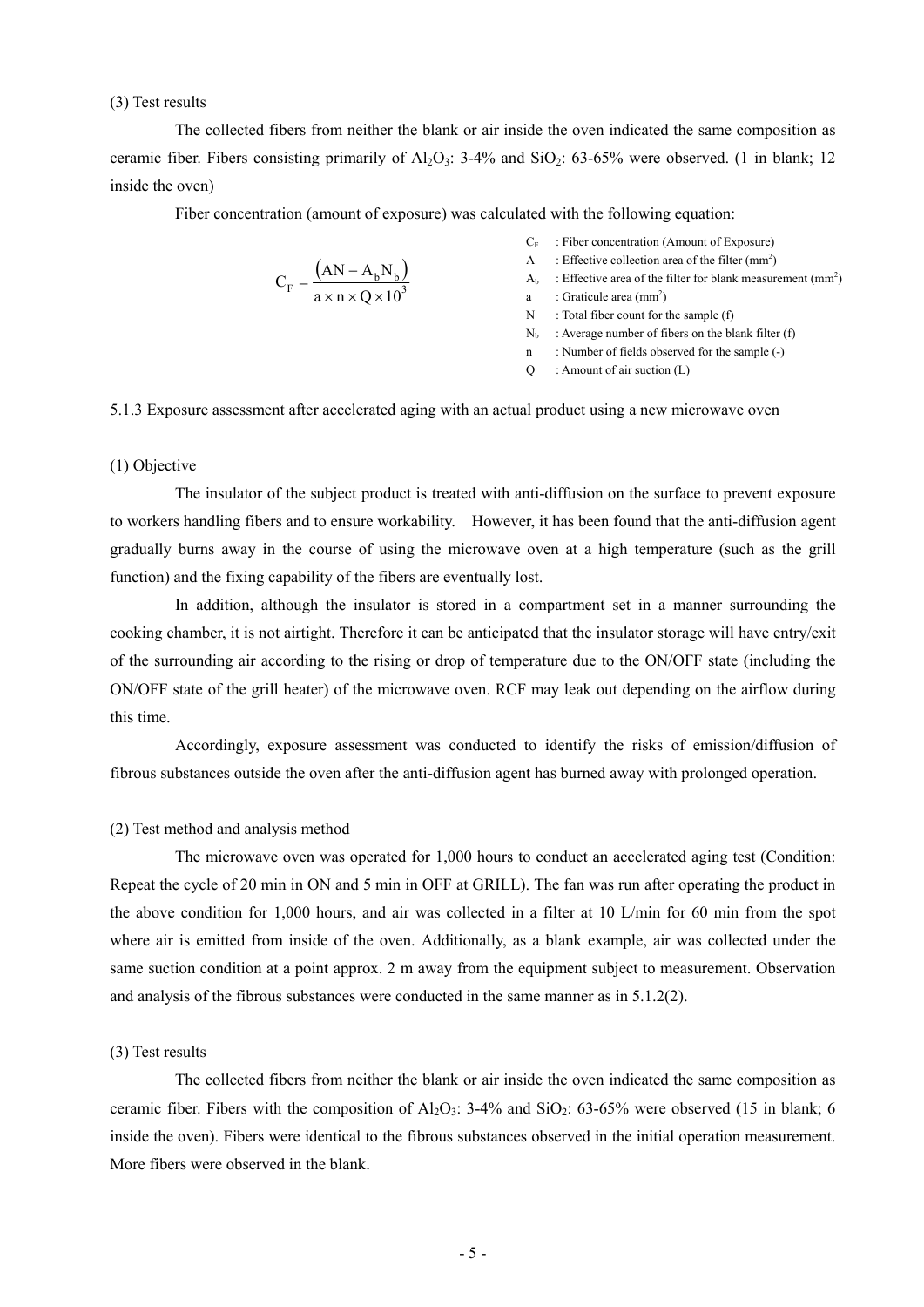### 5.1.4 Identification of the fibrous substances observed

The results showed that ceramic fiber does NOT diffuse. However, in order to identify the fibrous substance with unknown generation source observed in the tests of 5.1.2 and 5.1.3, fibrous substances that are likely to be airborne around the laboratory were tested for analysis.

#### (1) Fibers analyzed

### (i) SGM10-100

Insulator where in over 98% of the composition is glass fiber, and used in products for the Japanese market. Supply is limited to a single supplier.

#### (ii) VIP (Vacuum Insulation Panel)

Insulator where glass fibers (silica-base) are enclosed and the inside is vacuumized. Production line was present near the laboratory.

#### (2) Analysis method

Observation and qualitative elemental analysis (covered elements:  $_{11}Na - 92U$ ) was performed on the form (diameter and length) using SEM and EDX.

#### (3) Analysis results

## (i) SGM10-100

Fibers with the composition of Al<sub>2</sub>O<sub>3</sub>: 17-18%, SiO<sub>2</sub>: 52-54%, CaO: 27-28% were observed. Fiber diameters were 8-9 µm, which were different from the composition or form of the fibrous substance observed.

## (ii) VIP (Vacuum Insulation Panel)

Fibers with the composition of  $Al_2O_3$ : 3-4%,  $SiO_2$ : 63-65% were observed. Fiber diameters varied from 0.68 µm to 1.8 µm. Because the chemical composition and form were identical to the fibrous substance with unknown generation source observed in the tests of 5.1.2 and 5.1.3, this unknown fiber was identified as VIP.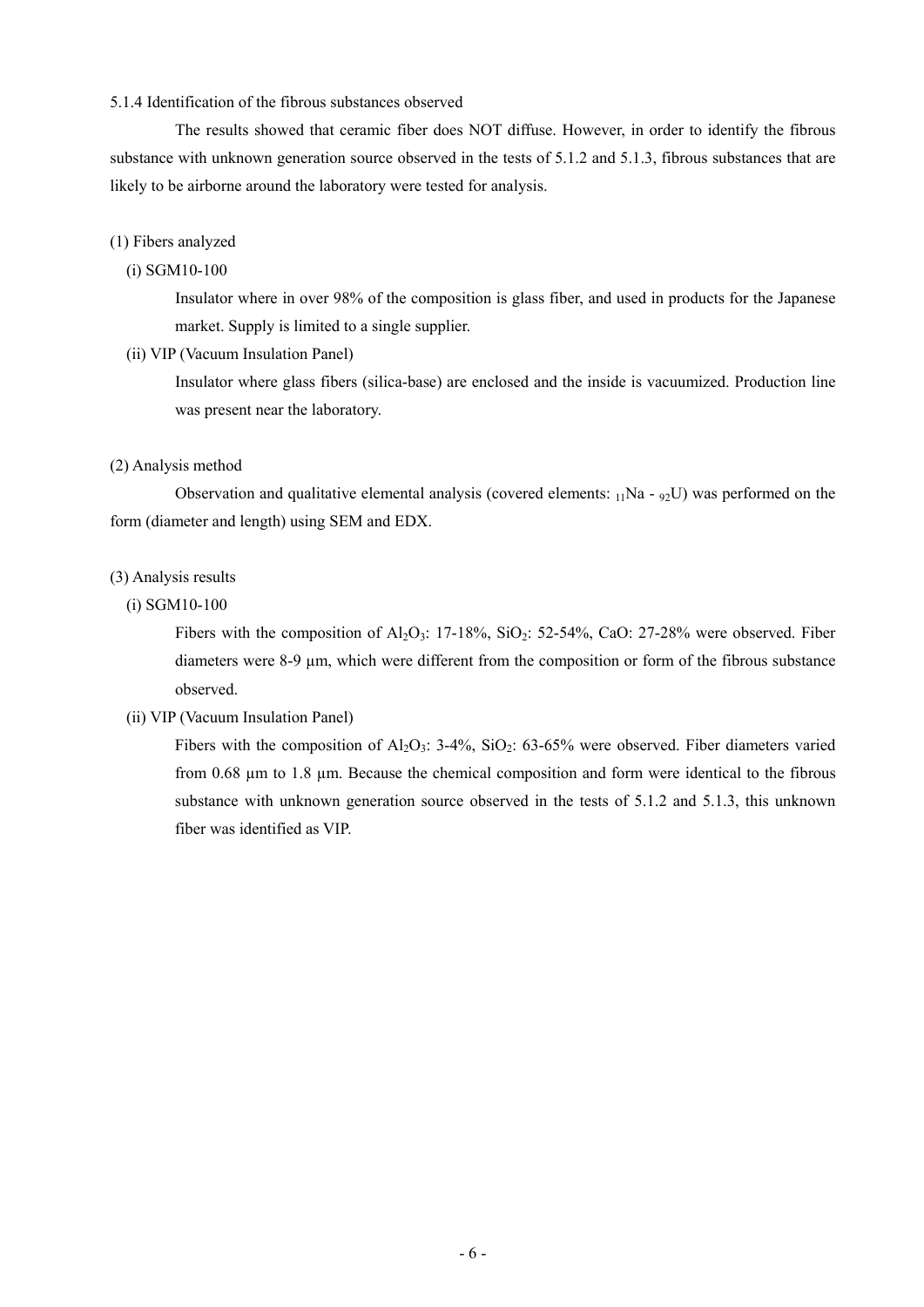## 5.1.5 Risk characterization

<span id="page-7-0"></span>ACGIH advises permissible concentration in working environments, and sets refractory ceramic fibers (RCFs) to 0.2 f/cm<sup>3</sup> - TWA<sup>[12](#page-11-11)</sup>. Since TWA is defined as "time-weighted average concentration to which most adults in good health may be repeatedly exposed without adverse effect 8 hours a day, 40 hours a week," it can be assumed as a no-observed-adverse-effect level to healthy human adults. Therefore, according to the appendix to "Technical Guidance for Risk Assessment regarding Priority Assessment Chemical Substances under the Chemical Substances Control Law" released by the National Institute of Technology and Evaluation (NITE)<sup>[13](#page-11-12)</sup>, the relation between NOAEL and TWA to healthy human adults can be estimated as in the equation below:

NOAEL to a healthy human adult 
$$
[f/m^3]
$$
  
= TWA  $[f/m^3] \times 8/24 \times 5/7 \times 1/a$  = TWA  $[f/m^3] \times 1/10$  -- (Equation 1)

Note that  $(8/24 \times 5/7)$  is for time correction, and  $1/a$  is the difference between the working environment uncorrectable with simple conversion of exposure time and the general environment. Specifically, this is a correction factor taking into account that recovery may be possible with intermittent exposure in working environment only but there is no recovery period with continuous exposure in general environment. 1/10 is used here as a total in time correction.

In addition, in the hazardous assessment to humans under REACH, it is necessary to calculate DNEL (Derived No-Effect Level) for each exposure path attributable to a specified use<sup>[14](#page-11-13)</sup>. DNEL is obtained by dividing NOAEL by the assessment factor (AF). Note that assessment factor (AF) is a correction factor set by (a) uncertainty caused by variations in experiment data, variances within species, and variances with other species, (b) property and degree of impact, and (c) uncertainty due to the variance in exposure frequency and concentration. In this assessment, the number of uncertainty attributable to variances within species at (a) should be considered. Accordingly, the following equation is made with the conversion using AF=10:

NOAEL to a healthy human adult 
$$
[f/m^3]/AF = TWA [f/m^3] \times 1/100
$$
 ---(Equation 2)

As for exposure factor, the  $DNEL_{RCF}$  can be calculated as below, using the standard value according to a handbook issued by the U.S. Environmental Agency  $(EPA)^{15}$  $(EPA)^{15}$  $(EPA)^{15}$ , where the inhalation rate of adult males weighing 70 kg is 21.4  $\text{m}^3$ /day in moderate activity levels.

DNELRCF = 0.2 [f/cm3 ] × 106 [cm3 /m3] × 21.4 [m3 /day] × 1/70 [kg] × 1/100 = 611 [f/kg/day] --- (Equation 3)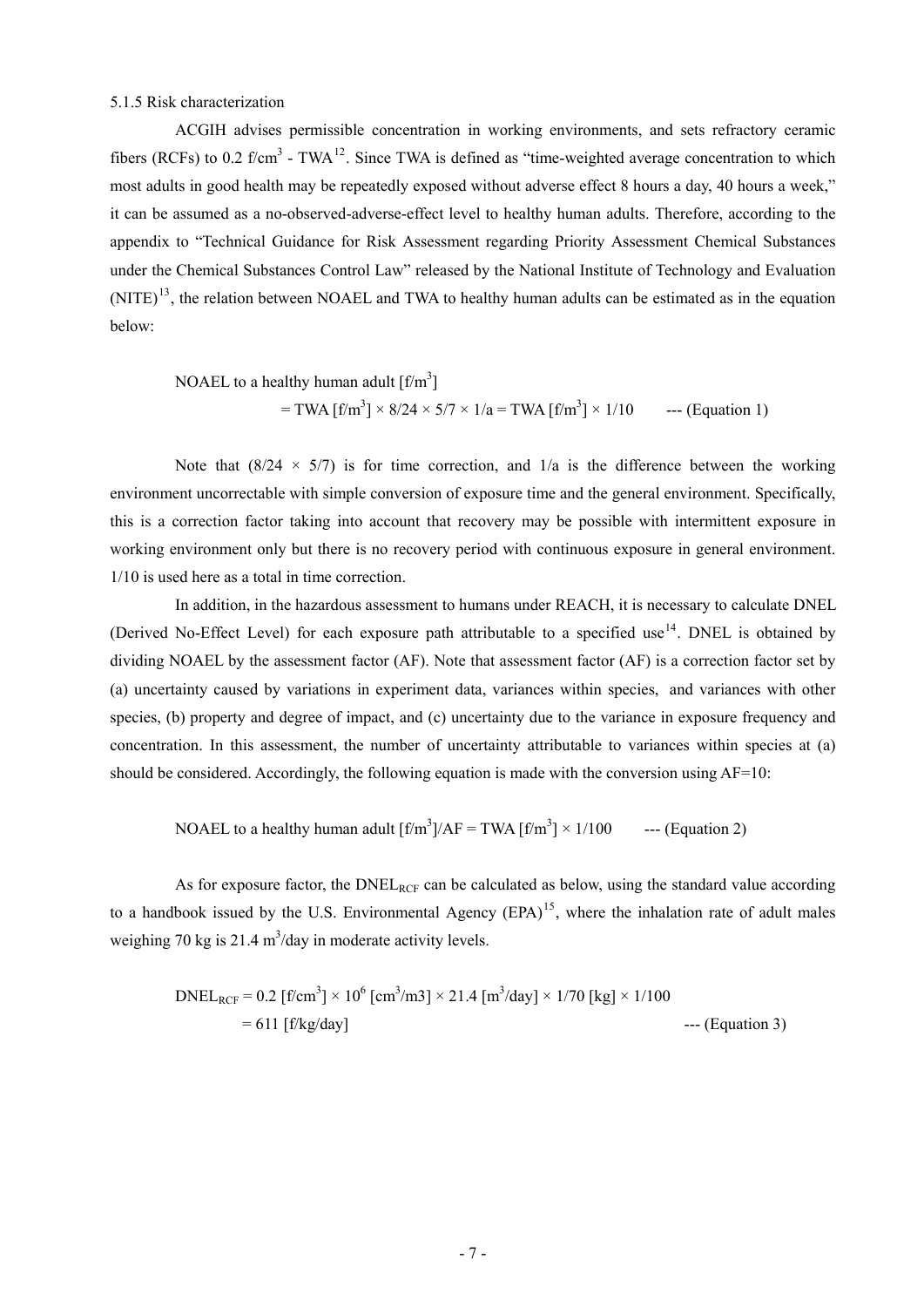From this, the results are indicated by the risk characterization ratios (RCRs) used for determining whether risks are properly controlled. Whether or not risks are properly controlled is evaluated with RCR value, and indicated in the following equation:

$$
RCR = \frac{Amount of exposure}{DNEL} \qquad \qquad \text{...} \text{ (Equation 4)}
$$

Evaluation would be:

when RCR is less than 1, namely, when the amount of exposure is less than DNEL, risks are properly controlled; or

when RCR is greater than 1, namely, when the amount of exposure is greater than DNEL, risks are not properly controlled.

Although ceramic fibers were not detected in the exposure test for refractory ceramic fiber, evaluation is to be conducted as Amount of exposure = Quantitative lower limit.

Since the quantitative lower limit (S) with an upper limit of 95% confidence limit can be calculated by the equation below, the figure can be obtained by assigning the values as the following. As the total number of fibers (N) for analysis, 2.645 is used, where the 95% upper limit is added to the assumption of detection of one fiber to be on the safe side:

$$
S = \frac{2.645 \times A}{a \times n \times Q \times 10^{3}} = 9.37 \times 10^{-5} \,[\text{f/cm}^{3}]
$$

When the measurement condition of 10 L/min  $\times$  60 min (=14.4 m<sup>3</sup>/day) is converted into the inhalation rate in moderate activity levels, 21.4  $m<sup>3</sup>/day$ , the value would be as follows:

$$
9.37 \times 10^{-5}
$$
 [f/cm<sup>3</sup>] × 14.4/21.4 = 6.305 × 10<sup>-5</sup> [f/cm<sup>3</sup>]

Further, the amount of exposure can be obtained by the following calculation, using the inhalation rate of 21.4  $m^3$ /day in moderate activity levels of adult males weighing 70 kg, the use environment of the actual professional microwave oven (12 hours a day, 5 days a week), and  $DNEL_{RCF}$  calculation:

Amount of exposure (RCF) =  $6.305 \times 10^{-5}$  [f/cm<sup>3</sup>]  $\times 10^{6}$  [cm<sup>3</sup>/m<sup>3</sup>]  $\times 12/24 \times 5/7 \times 21.4$  [m<sup>3</sup>/day]  $\times 1/70$  [kg]  $= 6.884 \approx 6.9$  [f/kg/day]

Therefore, RCR would be indicated as the equation below:

$$
RCR = \frac{Amount of exposure (RCF)}{DNEL_{RCF}} = \frac{6.9 \left[ f/kg/day \right]}{611 \left[ f/kg/day \right]} = 0.011
$$

Consequently,  $RCR \leq 1$  implies that the risks regarding exposure to RCF are small enough.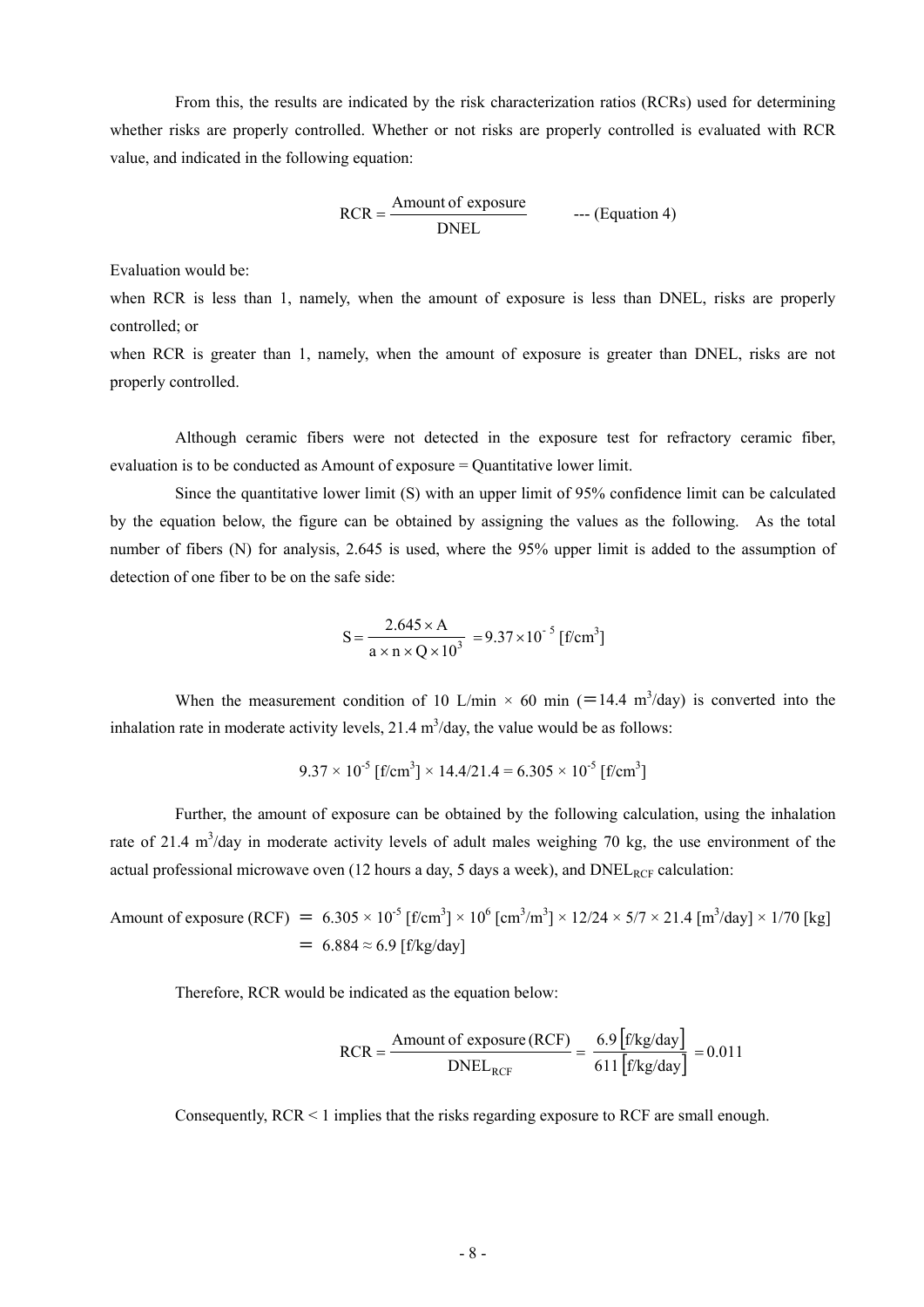[Reference 1]

In the exposure test during product use, specifically in "Exposure assessment using a new microwave oven" of 5.1.2, the numbers of fibers observed were: 1 in the blank and 12 inside the oven. This test turned out to have the most exposure among all of the present exposure tests.

Although all of the fibrous substances observed had different compositions as ceramic fibers (see VIP: 5.1.4 (3) (ii)), if these fibrous substances were to be tested for exposure assessment, the amount of exposure can be calculated with the following equation:

|                                                                | A              | : Effective collection area of the filter $\text{(mm}^2)$    |
|----------------------------------------------------------------|----------------|--------------------------------------------------------------|
|                                                                | Aь             | : Effective area of the filter for blank measurement $(mm2)$ |
|                                                                | a              | : Graticule area $(mm2)$                                     |
| $C_F = \frac{(AN - A_b N_b)}{a \times n \times Q \times 10^3}$ | N              | : Total fiber count for the sample (f)                       |
|                                                                | N <sub>b</sub> | : Average number of fibers on the blank filter (f)           |
|                                                                | n              | : Number of fields observed for the sample (-)               |
| $C_F$ (VIP) = 0.000268 [f/cm <sup>3</sup> ]                    | $\theta$       | : Amount of air suction $(L)$                                |

 $C_F$ : Fiber concentration (Amount of Exposure)

Therefore, the amount of exposure of VIP calculated using the use environment of the actual professional microwave oven (12 hours a day, 5 days a week) and the inhalation rate of 21.4 m<sup>3</sup>/day in moderate activity levels of adult males weighing 70 kg would be as below:

Amount of VIP exposure:

Amount of exposure (VIP) =  $0.000268$  [f/cm<sup>3</sup>] ×  $10^6$  [cm<sup>3</sup>/m<sup>3</sup>] ×  $12/24 \times 5/7 \times 21.4$  [m<sup>3</sup>/day] × 1/70 [kg]  $= 29.3$  [f/kg/day]

$$
RCR = \frac{\text{Amount of exposure (VIP)}}{\text{DNEL}_{RCF}} = \frac{29.3 \left[ f/kg/day \right]}{611 \left[ f/kg/day \right]} = 0.048
$$

Accordingly, assuming that even if the detected fibers were RCR, risks are properly controlled since the calculation result indicates RCR < 1.

[Reference 2] Existing standards for control

| Control concentration:                                                                                                                            |                                                                                                        |  |  |  |  |
|---------------------------------------------------------------------------------------------------------------------------------------------------|--------------------------------------------------------------------------------------------------------|--|--|--|--|
| Inhalant dust: $3.0 \text{ mg/m}^3$<br>$E = \frac{3.0}{1.19Q + 1}$ (E: Control concentration mg/m <sup>3</sup> , Q: Free silic acid content rate) | Working Environment<br><b>Evaluation Standards,</b><br>Ministry of Labor<br>Notification No. $79^{16}$ |  |  |  |  |
| Permissive concentration (Exposure threshold, biological exposure index)                                                                          |                                                                                                        |  |  |  |  |
| Inhalant dust: 1 mg/m <sup>3</sup> , total dust: 4 mg/m <sup>3</sup>                                                                              | Japan Society for<br>Occupational Health<br>(2007)                                                     |  |  |  |  |
| $0.2$ f/cm <sup>3</sup> - TWA                                                                                                                     |                                                                                                        |  |  |  |  |
| (Fibers that are: 5 µm or longer, less than 3 µm in diameter, and 3 or more in                                                                    | $ACGIH (2007)^{12}$                                                                                    |  |  |  |  |
| aspect ratio (length/diameter))                                                                                                                   |                                                                                                        |  |  |  |  |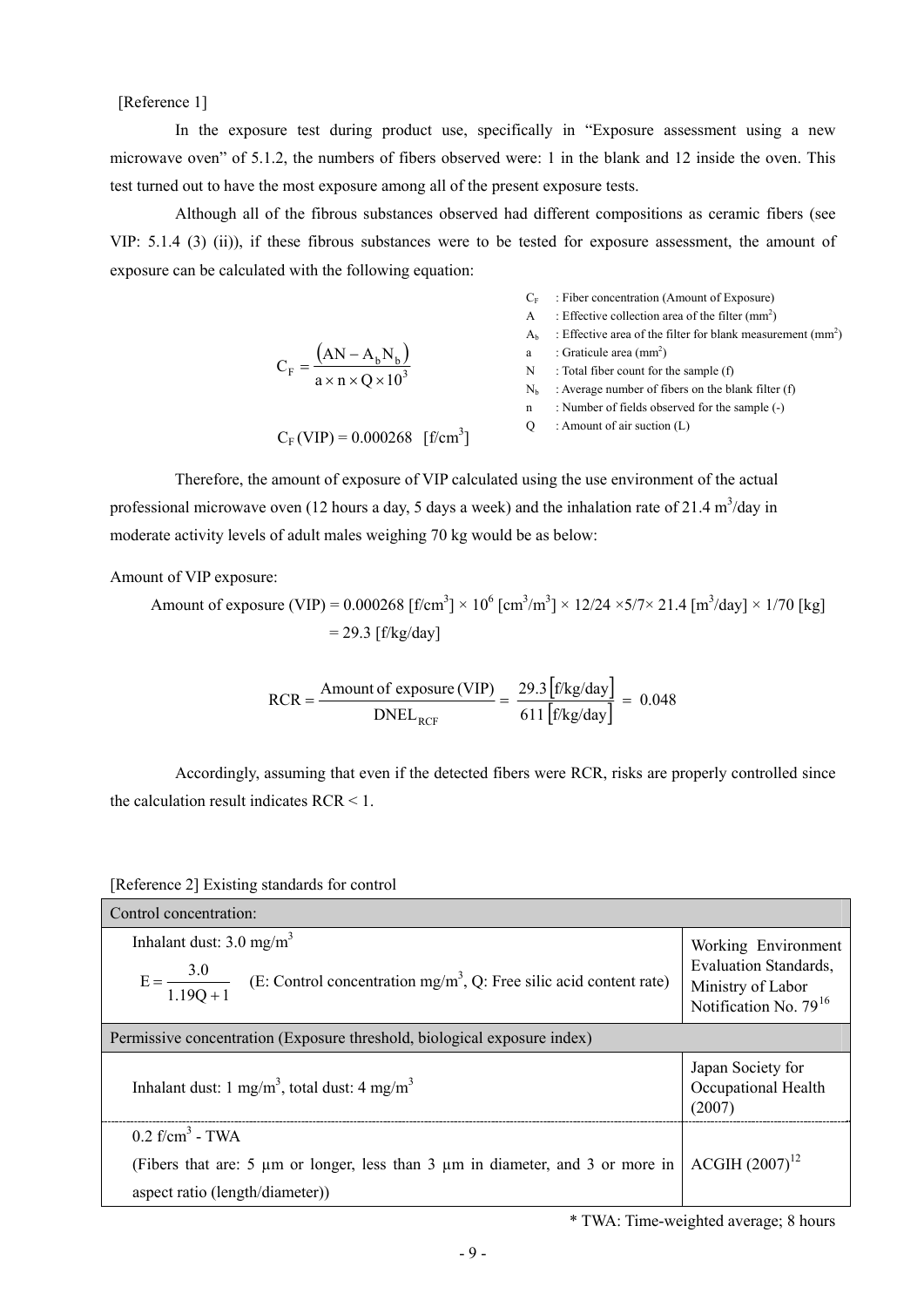### 5.2 Product disposal

As described in 5.1, when the microwave oven is used for oven cooking where the temperature becomes high, the fixing capability of ceramic fiber is lost due to deterioration of the resin coating of the insulation sheet. Therefore, because it can be anticipated that collective shredding treatment at the time of product disposal may cause diffusion of refractory ceramic fibers, a relatively extensive exposure control during the process of product disposal is required.

Under the EU WEEE Directive (Directive on treatment of waste electric and electronic equipment), selective treatment is required for parts containing substances with concerns of hazardousness in disposal (Article 6), and the substances to which the requirement shall apply are specified in ANNEX II. Refractory ceramic fibers are listed in ANNEX II, and information is provided to treatment facilities (Article 11). The treatment facilities then handle the hazardousness in product disposal processes by selective treatment for covered parts, in accordance with the information provided.

Thus, risks to the health during product disposal are handled at product treatment facilities.

## 6. Conclusion

Risks to the health of workers who use professional microwave ovens with an insulator containing ceramic fibers were evaluated with RCR (Risk Characterization Ratios), and it was confirmed that measures in response to the EU WEEE (selective treatment) are required at the time of disposal.

Risks are determined to be properly controlled when RCR is below 1 in RCR risk assessment. In the present article, specifically a microwave oven using refractory ceramic fibers as an insulator, diffusion of refractory ceramic fibers was not detected from the main body during use, which has low possibility of exposure during product use. Additionally, because measures such as that described above are required under the EU WEEE Directive at the time of product disposal, it can be concluded that RCR is below 1, which also means that the health risks during use of the microwave oven is low.